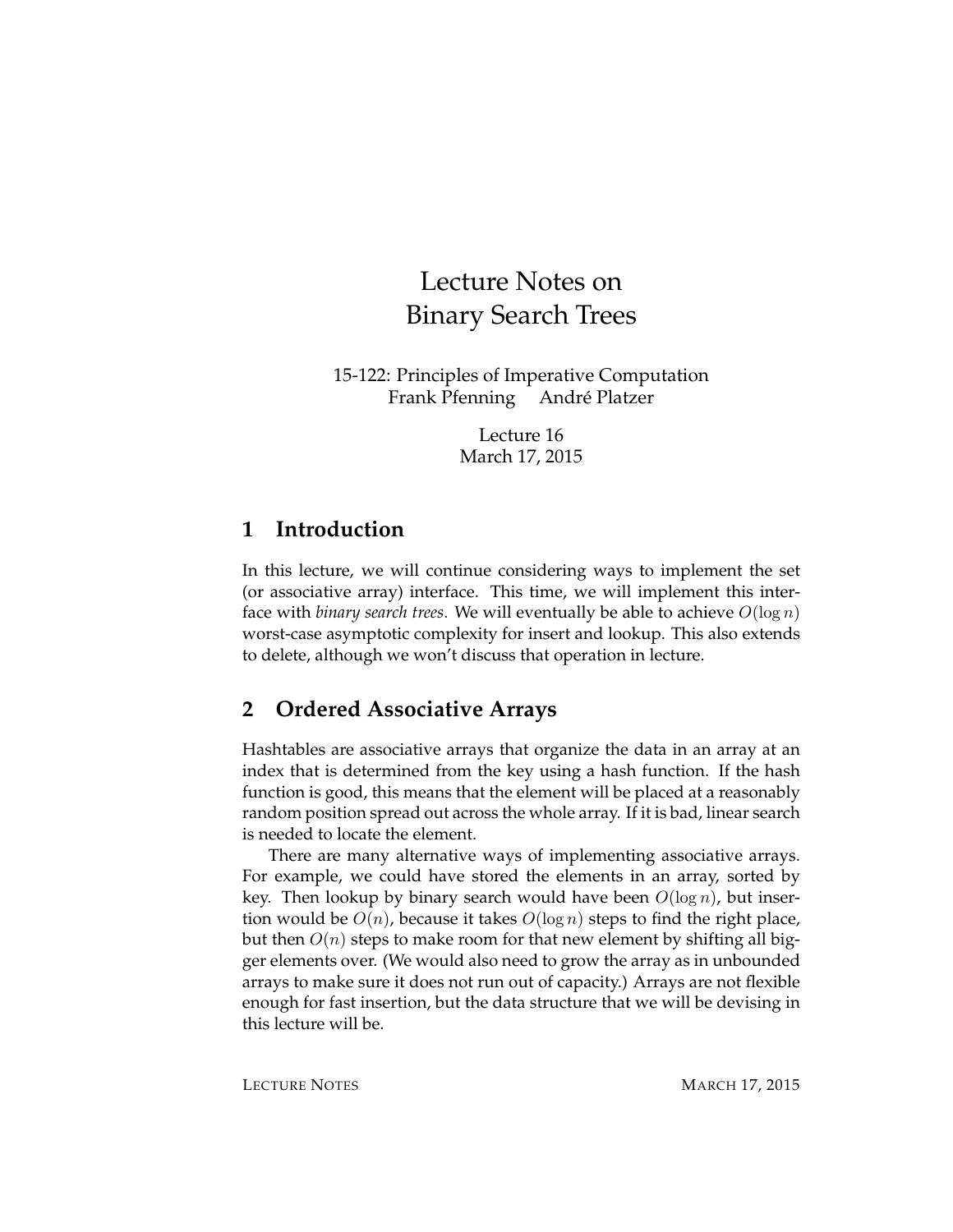#### **3 Abstract Binary Search**

What are the operations that we needed to be able to perform binary search? We needed a way of comparing the key we were looking for with the key of a given element in our data structure. Depending on the result of that comparison, binary search returns the position of that element if they were the same, advances to the left if what we are looking for is smaller, or advances to the right if what we are looking for is bigger. For binary search to work with the complexity  $O(\log n)$ , it was important that binary search advances to the left or right *many steps at once*, not just by one element. Indeed, if we would follow the abstract binary search principle starting from the middle of the array but advancing only by one index in the array, we would obtain linear search, which has complexity  $O(n)$ , not  $O(\log n)$ .

Thus, binary search needs a way of comparing keys and a way of advancing through the elements of the data structure very quickly, either to the left (towards elements with smaller keys) or to the right (towards bigger ones). In arrays, advancing quickly is easy, because we just compute the new index to look at as either

```
int next_mid = (lower + mid) / 2;
```
or as

int next\_mid =  $((mid+1) + upper) / 2;$ 

We use the first case if advancing from mid to the left (where  $next\_mid\leq mid)$ , because the element we are looking for is smaller than the element at mid, so we can discard all elements to the right of mid and have to look on the left of mid. The second case will be used if advancing from mid to the right (where next\_mid≥mid), because the element we are looking for is bigger than the one at mid, so we can discard all elements to the left of mid. This pattern continues, and given any sorted array, we can enumerate all possible binary searches:



... and looks at one of these four indices third..

This pattern means that the constant-time access to array elements isn't necessary for doing binary search! To do binary search on the array above,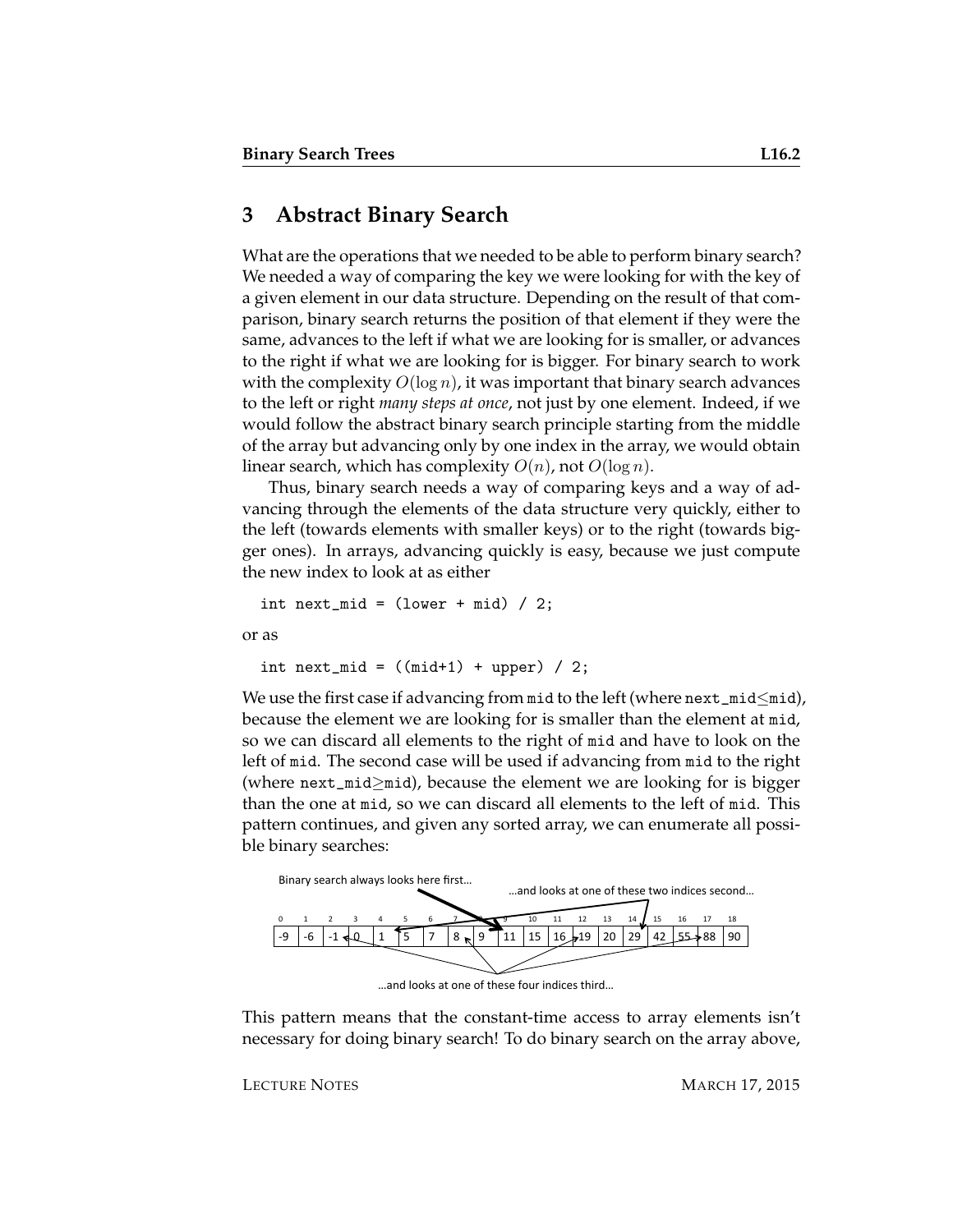all we need is constant time access from array index 9 (containing 11) to array indices 4 and 14 (containing 1 and 29, respectively), constant time access from array index 4 to array indices 2 and 7, and so on. At each point in binary search, we know that our search will proceed in one of at most two ways, so we will explicitly represent those choices with an pointer structure, giving us the structure of a *binary tree*. The tree structure that we got from running binary search on this array. . .

| 0 1 2 3 4 5 6 7 8 9 10 11 12 13 14 15 16 17 18 |  |  |  |  |  |  |  |  |  |
|------------------------------------------------|--|--|--|--|--|--|--|--|--|
|                                                |  |  |  |  |  |  |  |  |  |

. . . corresponds to this binary tree:



#### **4 Representing Binary Trees With Pointers**

To represent binary trees with pointers, we use structs with two pointers: one to its left child and one to its right child. A missing child is represented as NULL. A leaf of the tree is a node with two NULL pointers.

```
typedef struct tree_node tree;
struct tree_node {
  elem data;
 tree* left;
  tree* right;
};
```
Rather than the fully generic data implementation that we used for hash tables, we'll again assume that the client is providing us with a single type of elem that is known to be a pointer and a single elem\_compare.

```
/* Client-side interface */
typedef ______* elem;
int elem_compare(elem k1, elem k2)
  /*@ensures -1 \le \text{ } k\ \result \le 1; 0*/;
```
LECTURE NOTES MARCH 17, 2015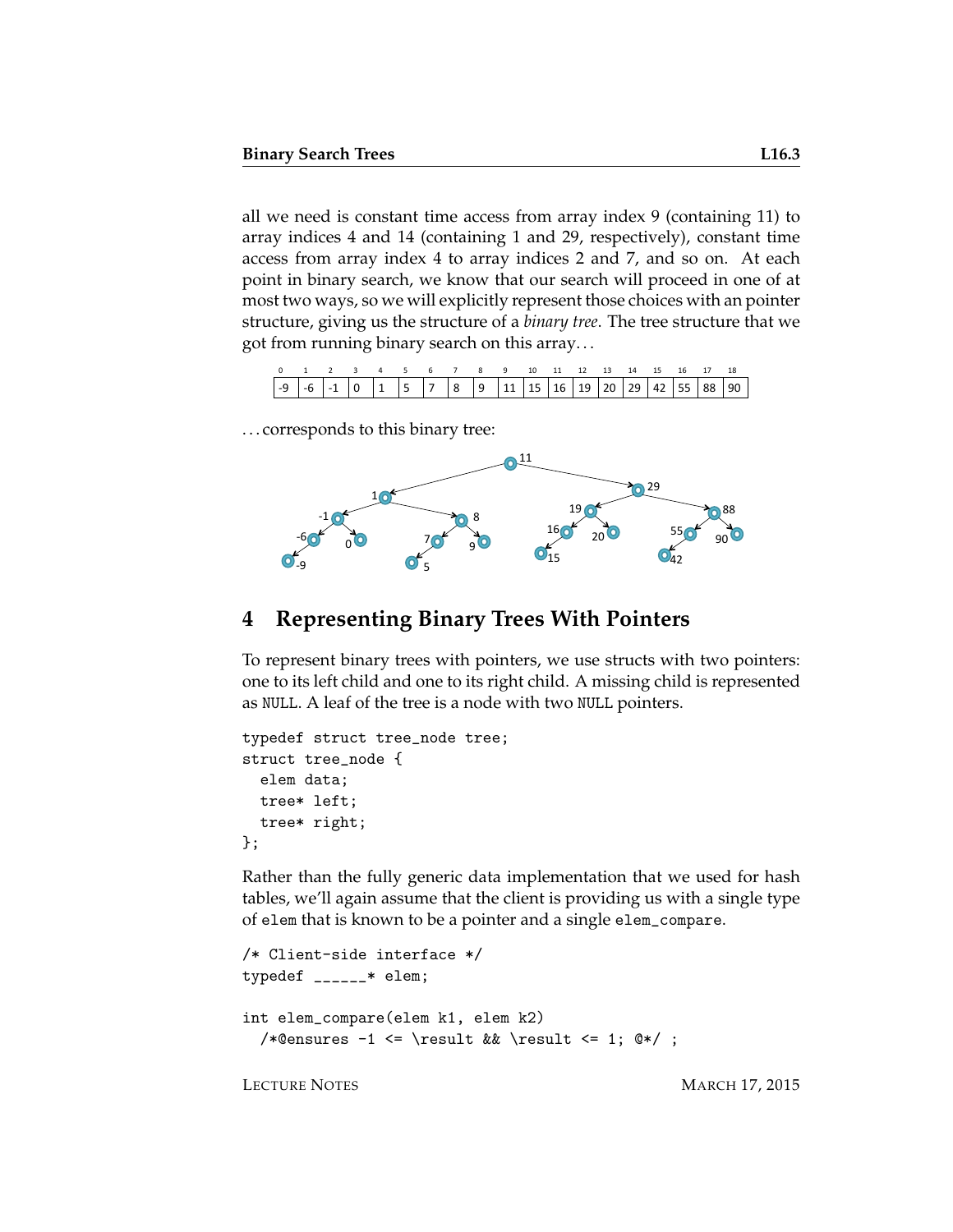The elem\_compare function provided by the client is different from the equivalence function we used for hash tables. For binary search trees, we actually need to compare keys  $k_1$  and  $k_2$  and determine if  $k_1 < k_2$ ,  $k_1 = k_2$ , or  $k_1 > k_2$ . A common approach to this is for a comparison function to return an integer r, where  $r < 0$  means  $k_1 < k_2$ ,  $r = 0$  means  $k_1 = k_2$ , and  $r > 0$  means  $k_1 > k_2$ . Our contract captures that we expect elem\_compare to return no values other than -1, 0, and 1.

Trees are only the second recursive data structure we've seen: a tree node has two fields that contain pointers to tree nodes. Thus far we've only seen recursive data structures as linked lists, either chains in a hash table or list segments in a stack or a queue.

Let's remember how we picture list segments. Any list segment is refered to by two pointers: start and end, and there are two possibilities for how this list can be constructed, both of which require start to be non-NULL.

```
bool is_segment(list* start, list* end) {
  if (start == NULL) return false;
  if (start == end) return true;
  return is_segment(start->next, end);
}
```
We can represent these choices graphically by using a picture like  $\Box$  to represent an arbitrary segment. Then we know every segment has one or two forms:



We'll create a similar picture for trees: the tree containing no elements is NULL, and a non-empty tree is a struct with three fields: the data and the left and right pointers, which are themselves trees.

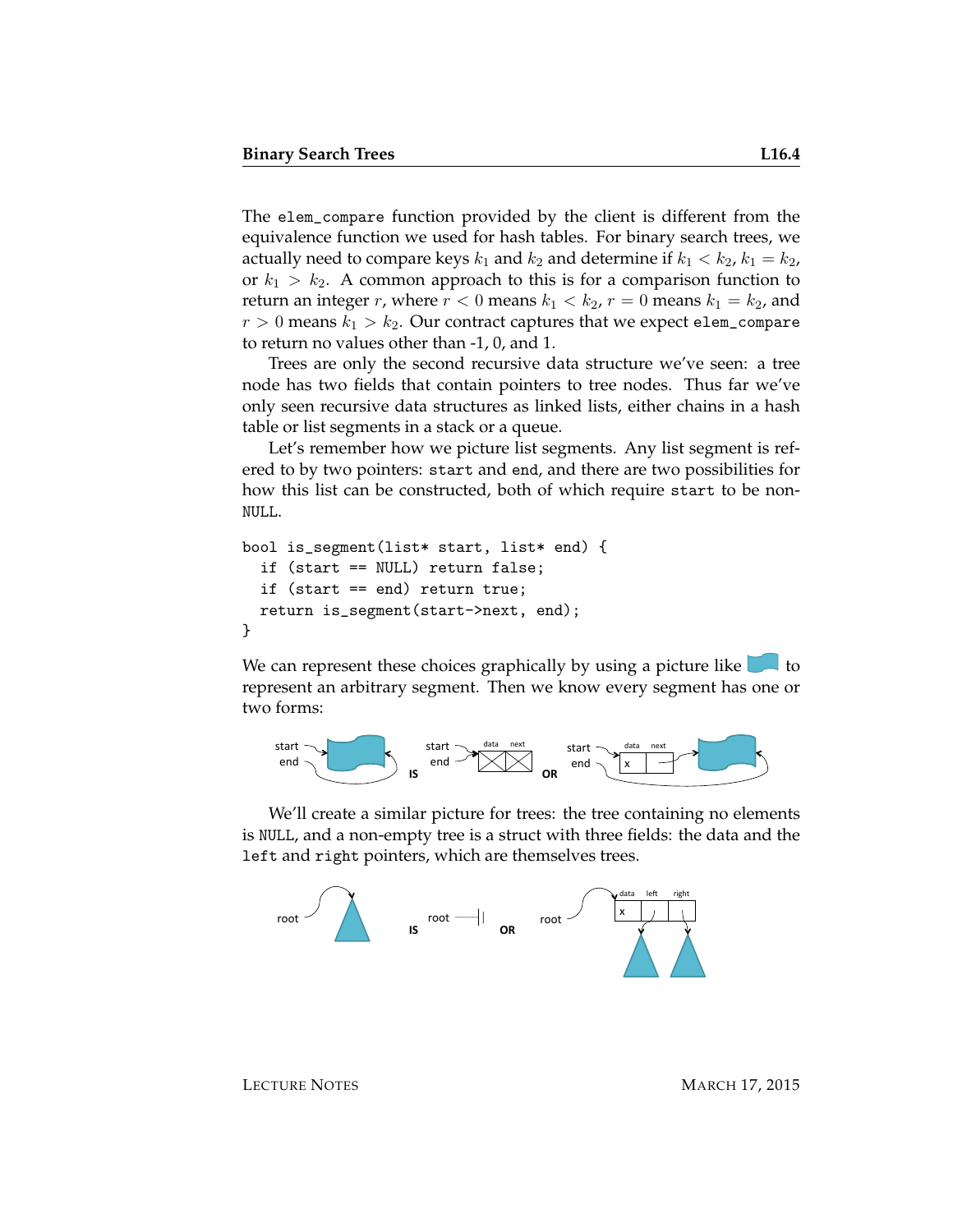Rather than drawing out the list\_node struct with its three fields explicitly, we'll usually use a more graph-like way of presenting trees:



This recursive definition can be directly encoded into a very simple data structure invariant is\_tree. It checks very little: just that all the data fields are non-NULL, as the client interface requires. It also ensures that there are no cycles; cycles would cause nontermination, just as they would with is\_segment.

```
bool is_tree(tree* root) {
  if (root == NULL) return true;
  return root->data != NULL
   && is_tree(root->left) && is_tree(root->right);
}
```
#### **4.1 The Ordering Invariant**

Binary search was only correct for arrays if the array was sorted. Only then do we know that it is okay not to look at the upper half of the array if the element we are looking for is smaller than the middle element, because, in a sorted array, it can then only occur in the lower half, if at all. For binary search to work correctly on binary search trees, we, thus, need to maintain a corresponding data structure invariant: all elements to the right of a node have keys that are bigger than the key of that node. And all the nodes to the left of that node have smaller keys than the key at that node. This *ordering invariant* is a core idea of binary search trees; it's what makes a binary tree into a binary search tree.

**Ordering Invariant.** At any node with key k in a binary search tree, all keys of the elements in the left subtree are strictly less than  $k$ , while all keys of the elements in the right subtree are strictly greater than  $k$ .

This invariant implies that no key occurs more than once in a tree, and we have to make sure our insertion function maintains this invariant.

We won't write code for checking the ordering invariant just yet, as that turns out to be suprisingly difficult. We'll first discuss the lookup and insertion functions for binary search trees.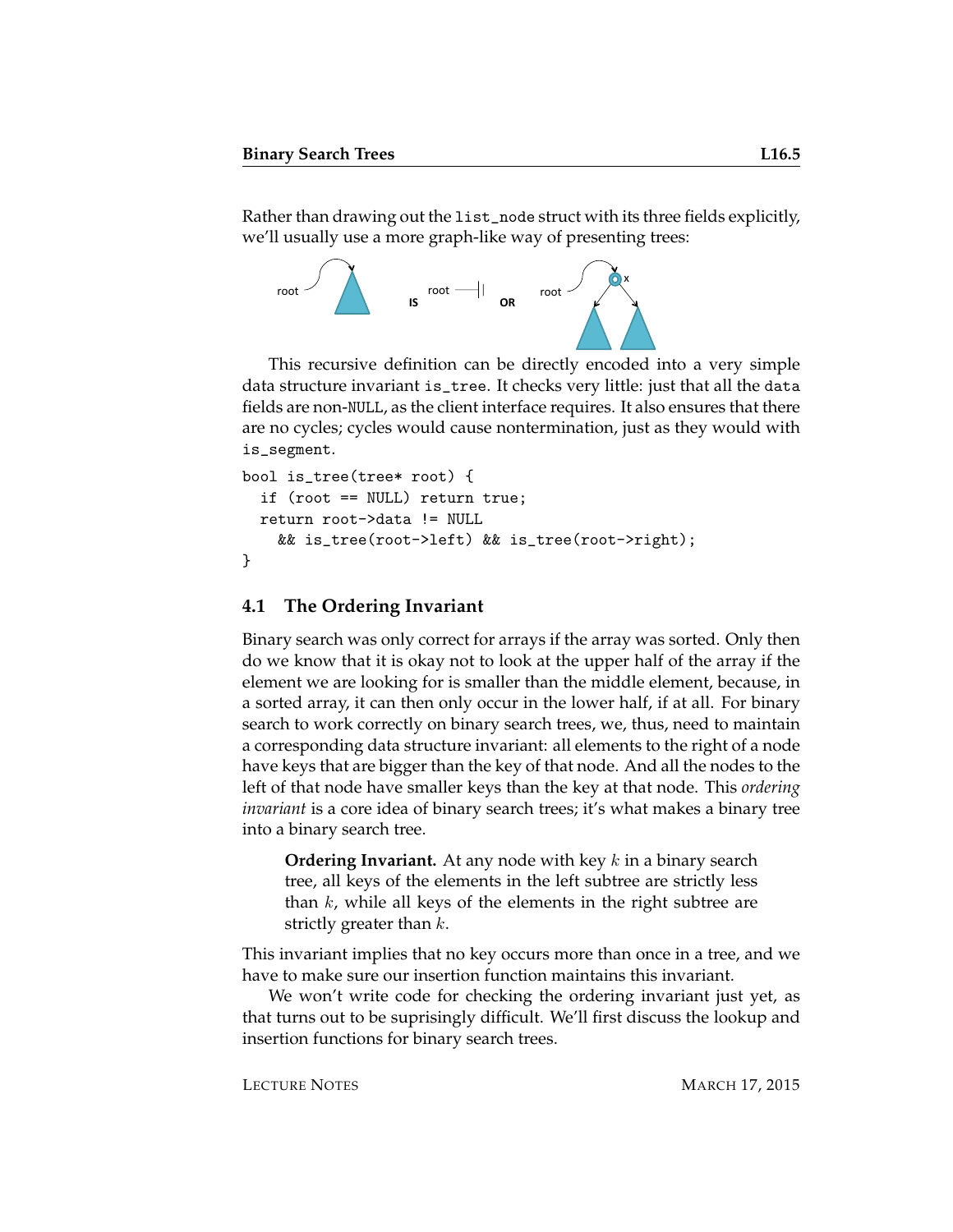## **5 Searching for a Key**

The ordering invariant let's us find an element in a binary search tree the same way we found an element with binary search, just on the more abstract tree data structure.

- 1. Compare the current node to what we are looking for. Stop if equal.
- 2. If what we are looking for is smaller, proceed to the left successor.
- 3. If what we are looking for is bigger, proceed to the right successor.

The implementation of this search in a tree just captures the informal description above. Recall that elem\_compare(x,y) returns  $-1$  if  $x < y$ , 0 if  $x = y$ , and 1 if  $x > y$ .

```
elem tree_lookup(tree* T, elem x)
//@requires is_tree(T);
{
  if (T == NULL) return NULL;
  int cmp = elem\_compare(x, T->data);if (\text{cmp} == 0) {
    return T->data;
  } else if (cmp < 0) {
    return tree_lookup(T->left, x);
  } else {
    //@assert cmp > 0;
    return tree_lookup(T->right, x);
  }
}
```
We chose here a recursive implementation, following the structure of a tree, but in practice an iterative version may also be a reasonable alternative (see Exercise [1\)](#page-13-0).

## **6 Complexity**

If our binary search tree were perfectly balanced, that is, had the same number of nodes on the left as on the right for every subtree, then the ordering invariant would ensure that search for an element with a given key has asymptotic complexity  $O(\log n)$ , where *n* is the number of elements in the

LECTURE NOTES MARCH 17, 2015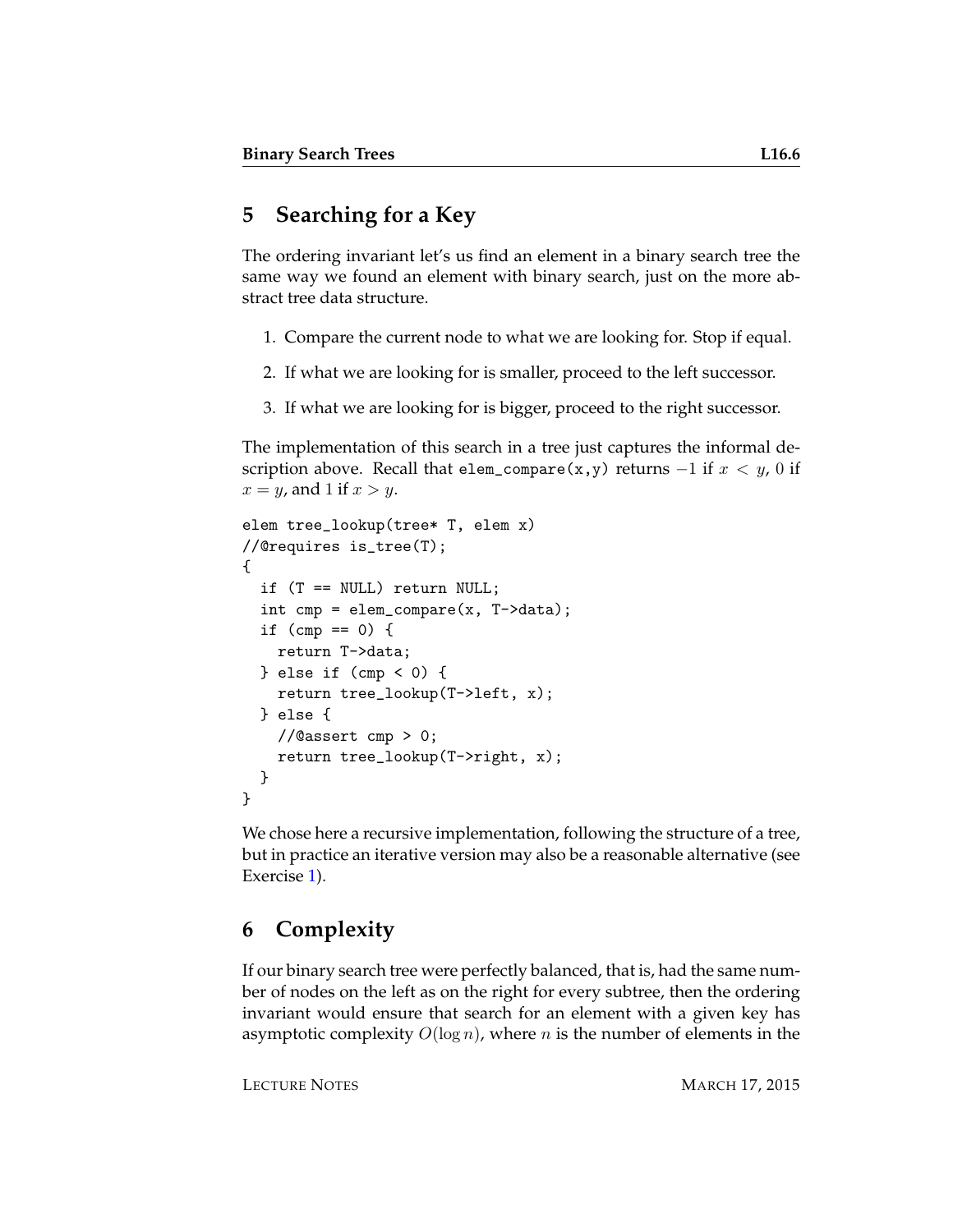tree. Every time we compare the element x with the root of a perfectly balanced tree, we either stop or throw out half the elements in of the tree.

In general we can say that the cost of lookup is  $O(h)$ , where h is the *height* of the tree. We will define height to be the maximum number of nodes that can be reached by any sequence of pointers. An empty tree has height 0, and a tree with two children has the max height of either child, plus 1.

#### **7 The Interface**

Before we talk about insertion into a binary search tree, we should specify the interface and discuss how we will implement it. Remember that we're assuming a single client definition of elem and a single client definition of elem\_compare, rather than the fully generic version using void pointers function pointers.

```
/* Library interface */
typedef ______* bst_t;
bst bst_new()
  /*@ensures \result != NULL; @*; ;
void bst_insert(bst B, elem x)
  /*@requires B != NULL && x != NULL; @*/ ;
elem bst_lookup(bst B, elem x)
  /*@requires B != NULL && x != NULL; @*/ ;
```
We can't define bst\_t to be tree\*, for two reasons. One reason is that a new tree should be empty, but an empty tree is represented by the pointer NULL, which would violate the bst\_new postcondition. More fundamentally, if NULL was the representation of an empty set, there would be no way to imperatively change the set to include additional elements.

The usual solution here is one we have already used for stacks, queues, and hash tables: we have a *header* which in this case just consists of a pointer to the root of the tree. We often keep other information associated with the data structure in these headers, such as the size.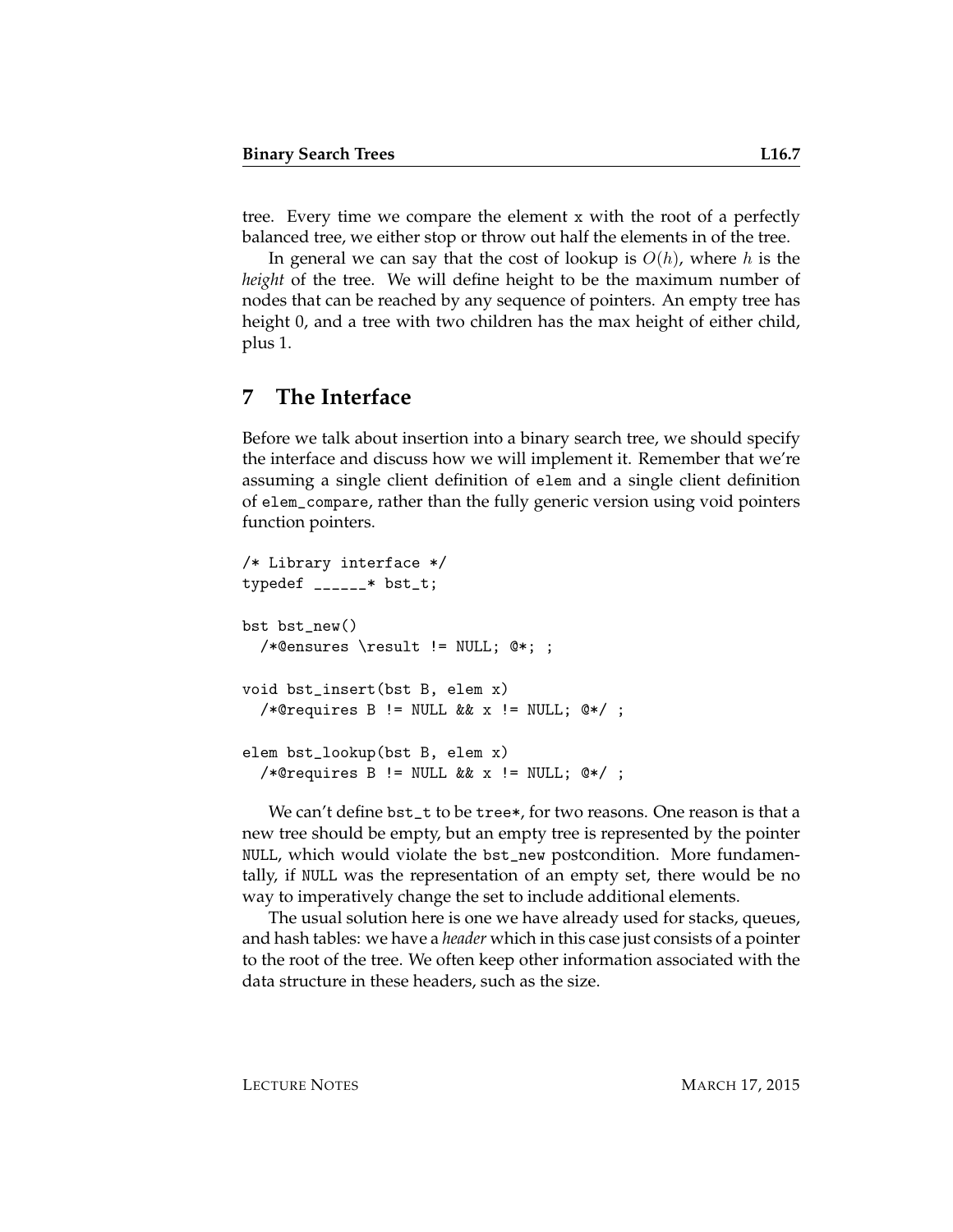```
typedef struct bst_header bst;
struct bst_header {
  tree* root;
};
bool is_bst(bst* B) {
  return B != NULL && is_tree(B->root);
}
```
Lookup in a binary search tree then just calls the recursive function we've already defined:

```
elem bst_lookup(bst* B, elem x)
//@requires is_bst(B) && x != NULL;
{
  return tree_lookup(B->root, x);
}
```
The relationship between both is\_bst and is\_tree and between bst\_lookup and tree\_lookup is a common one. The non-recursive function is\_bst is given the non-recursive struct bst\_header, and then calls the recursive helper function is\_tree on the recursive structure of tree nodes.

## **8 Inserting an Element**

With the header structure, it is straightforward to implement bst\_insert. We just proceed as if we are looking for the given element. If we find a node with an equivalent element, we just overwrite its data field. Otherwise, we insert it the new key in the place where it would have been, had it been there in the first place. This last clause, however, creates a small difficulty. When we hit a null pointer (which indicates the key was not already in the tree), we cannot just modify NULL. Instead, we *return* the new tree so that the parent can modify itself.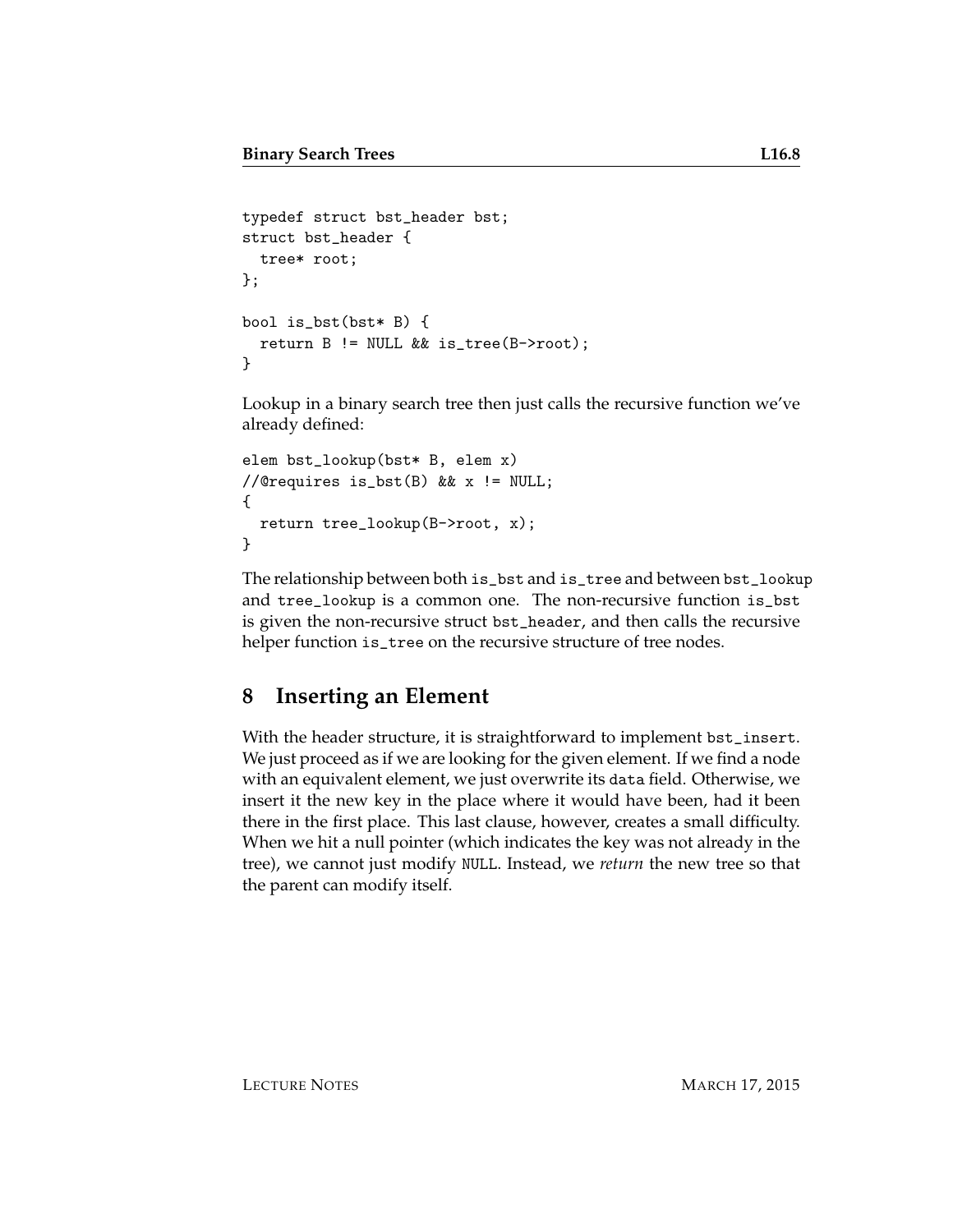```
tree* tree_insert(tree* T, elem x)
//@requires is_tree(T);
//@requires x != NULL;
//@ensures is_tree(\result);
{
  if (T == NULL) {
    /* create new node and return it */
    T = alloc(struct tree_node);
    T->data = x;
    T->left = NULL; // Not required (initialized to NULL)
    T->right = NULL; // Not required (initialized to NULL)
  } else {
    int cmp = elem_compare(x, T->data);
    if (cmp == 0) {
      T-\lambda data = e;
    } else if (\text{cmp} < 0) {
      T-\lambdaleft = tree_insert(T-\lambdaleft, x);
    } else {
      //@assert cmp > 0;
      T->right = tree_insert(T->right, e);
    }
  }
  return T;
}
```
The returned subtree will also be stored as the new root:

```
void bst_insert(bst B, elem e)
//@requires is_bst(B);
//@requires e != NULL;
//@ensures is_bst(B);
{
 B->root = tree_insert(B->root, e);
 return;
}
```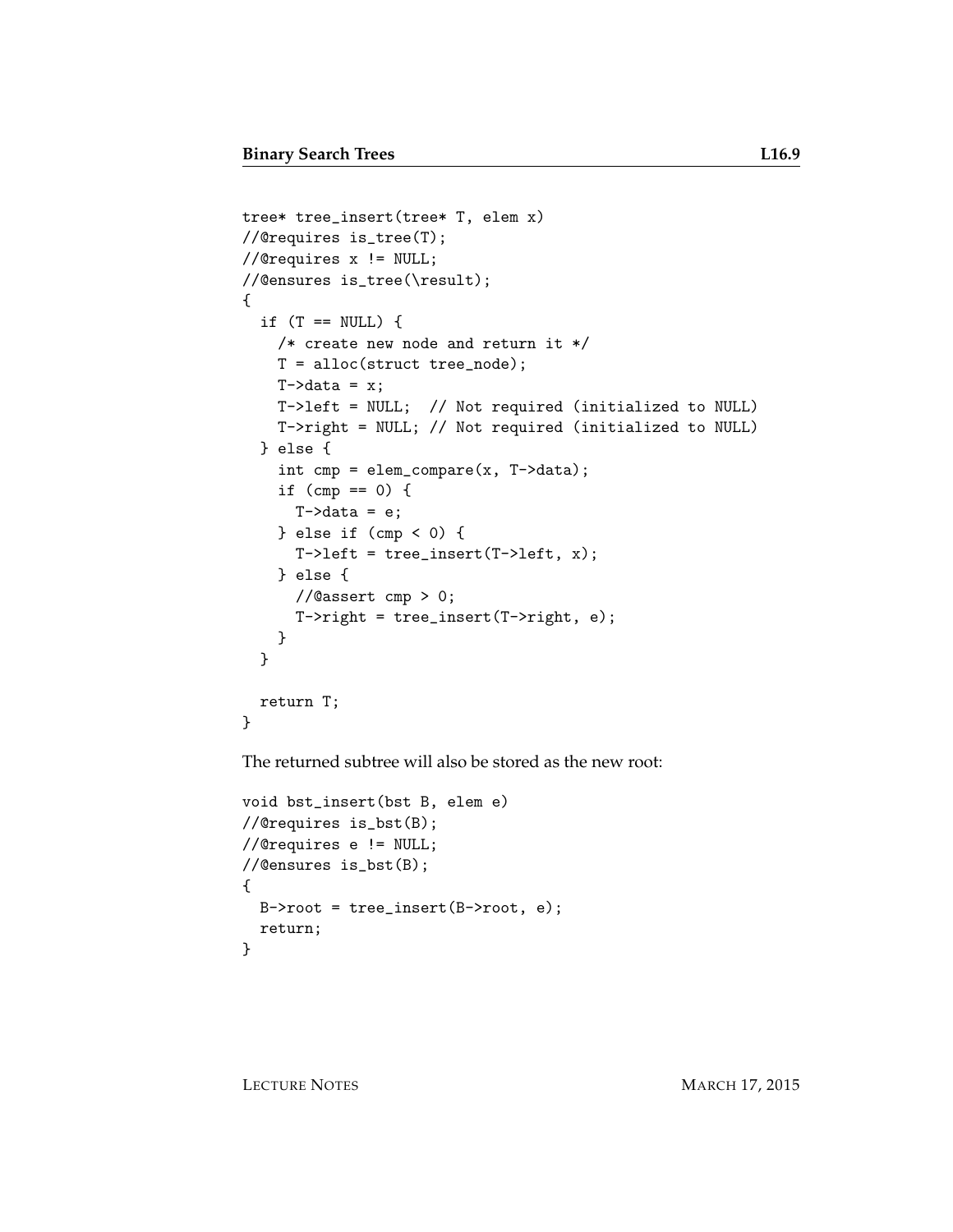## **9 Checking the Ordering Invariant**

When we analyze the structure of the recursive functions implementing search and insert, we are tempted to say that a binary search is ordered if either it is null, or the left and right subtrees have a key that is smaller. This would yield the following code:

```
/* THIS CODE IS BUGGY */
bool is_ordered(tree* T) {
  if (T == NULL) return true; /* an empty tree is a BST */
  key k = elem\_key(T-\lambda data);return (T->left == NULL
          || (key_compare(elem_key(T->left->data), k) < 0
              && is_ordered(T->left)))
      && (T->right == NULL
          || (key_compare(k, elem_key(T->right->data)) < 0
              && is_ordered(T->right)));
}
```
While this should always be true for a binary search tree, it is far weaker than the ordering invariant stated at the beginning of lecture. Before reading on, you should check your understanding of that invariant to exhibit a tree that would satisfy the above, but violate the ordering invariant.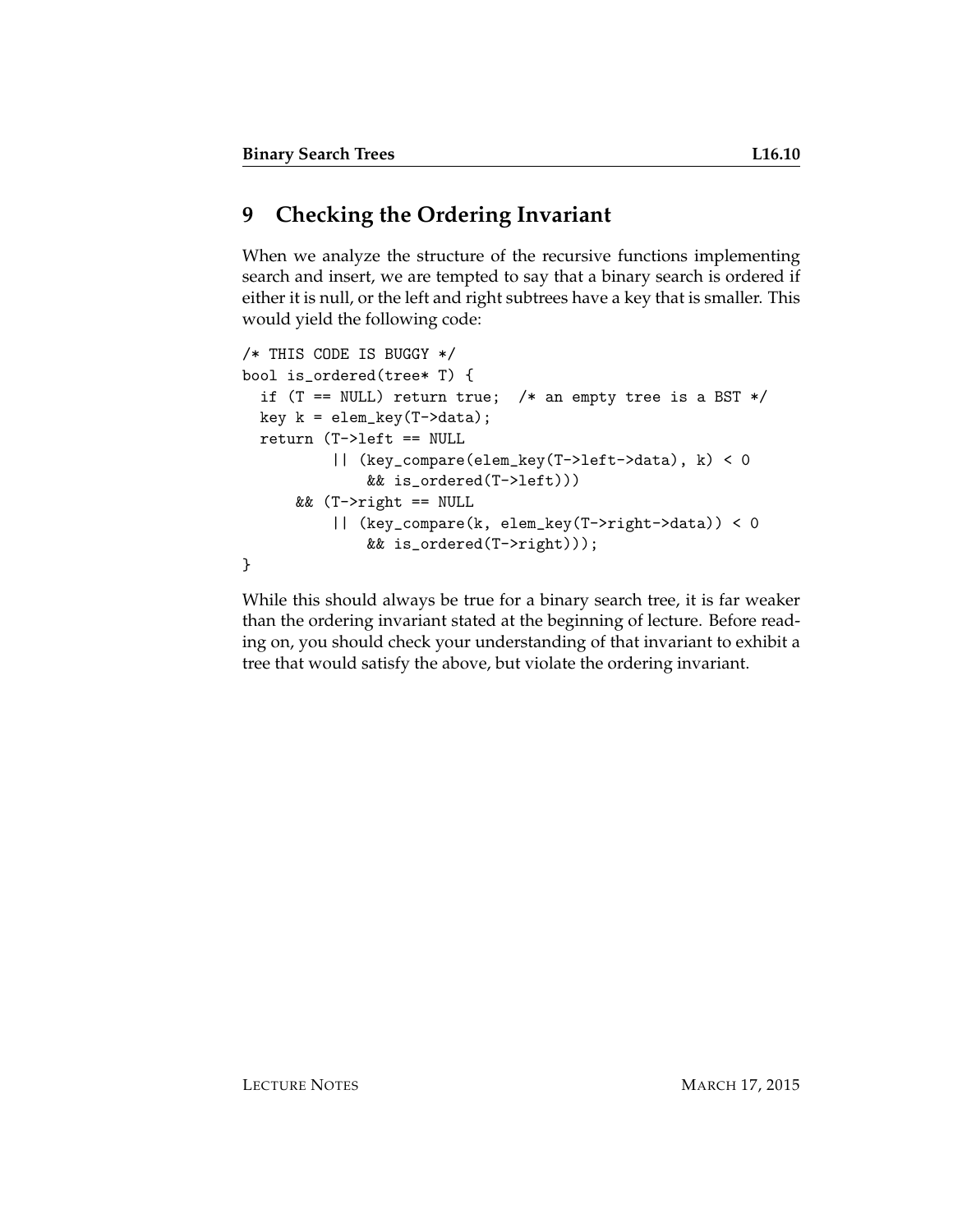There is actually more than one problem with this. The most glaring one is that following tree would pass this test:



Even though, locally, the key of the left node is always smaller and on the right is always bigger, the node with key 9 is in the wrong place and we would not find it with our search algorithm since we would look in the right subtree of the root.

An alternative way of thinking about the invariant is as follows. Assume we are at a node with key  $k$ .

- 1. If we go to the *left* subtree, we establish an *upper bound* on the keys in the subtree: they must all be smaller than  $k$ .
- 2. If we go to the *right* subtree, we establish a *lower bound* on the keys in the subtree: they must all be larger than  $k$ .

The general idea then is to traverse the tree recursively, and pass down an interval with lower and upper bounds for all the keys in the tree. The following diagram illustrates this idea. We start at the root with an unrestricted interval, allowing any key, which is written as  $(-\infty, +\infty)$ . As usual in mathematics we write intervals as  $(x, z) = \{y \mid x < y \text{ and } y < z\}.$  At the leaves we write the interval for the subtree. For example, if there were a left subtree of the node with key 7, all of its keys would have to be in the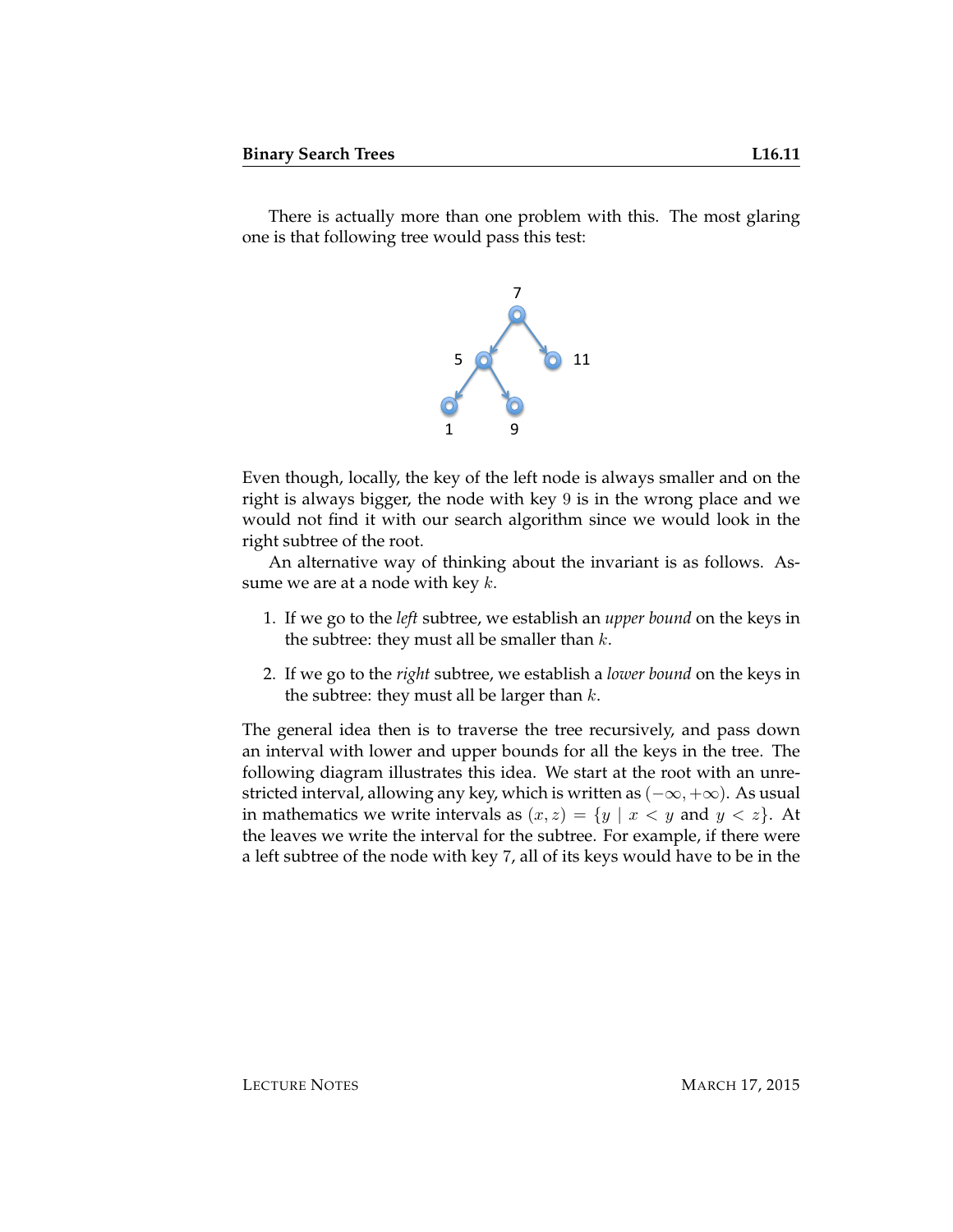interval (5, 7).



The only difficulty in implementing this idea is the unbounded intervals, written above as  $-\infty$  and  $+\infty$ . Here is one possibility: we pass not just the key, but the particular element which bounds the tree from which we can extract the element. This allows us to pass NULL in case there is no lower or upper bound.

```
bool is_ordered(tree* T, elem lower, elem upper) {
  if (T == NULL) return true;
 return T->data != NULL
   && (lower == NULL || elem_compare(lower, T->data) < 0)
   && (upper == NULL || elem_compare(T->data, upper) < 0)
   && is_ordered(T->left, lower, T->data)
   && is_ordered(T->right, T->data, upper);
}
```
This checks all the properies that our earlier is\_tree checked, so we can just implement is\_tree in terms of is\_ordered:

```
bool is_tree(tree* T) {
  return is_ordered(T, NULL, NULL);
}
bool is_bst(bst B) {
  return B != NULL && is_tree(B->root);
}
```
A word of caution: the is\_ordered(T, NULL, NULL) pre- and postcondition of the function tree\_insert is actually not strong enough to

LECTURE NOTES MARCH 17, 2015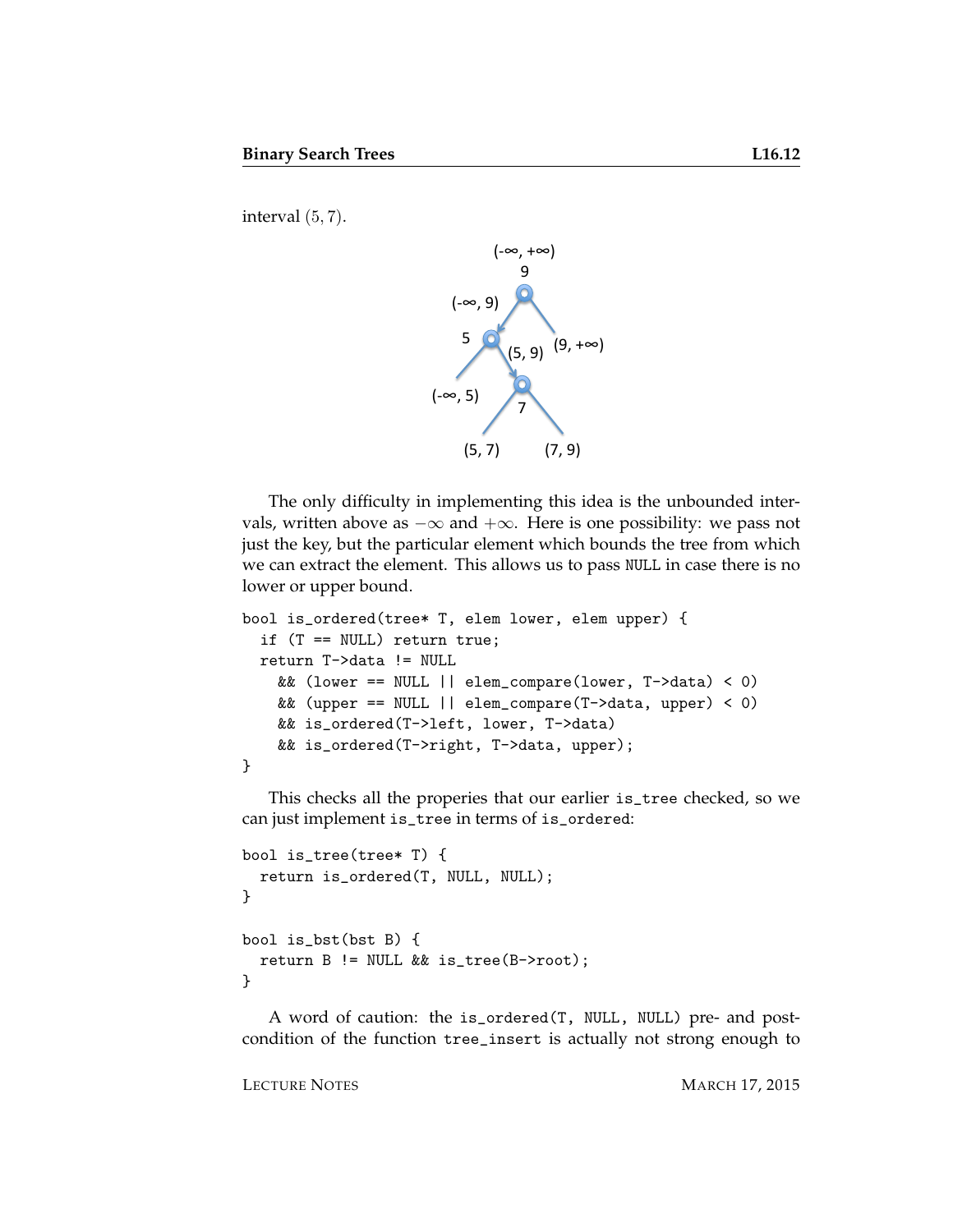prove the correctness of the recursive function. A similar remark applies to tree\_lookup. This is because of the missing information of the bounds. We will return to this issue later in the course.

#### **10 The Shape of Binary Search Trees**

We have already mentioned that balanced binary search trees have good properties, such as logarithmic time for insertion and search. The question is if binary search trees will be balanced. This depends on the order of insertion. Consider the insertion of numbers 1, 2, 3, and 4.

If we insert them in increasing order we obtain the following trees in sequence.



Similarly, if we insert them in decreasing order we get a straight line along, always going to the left. If we instead insert in the order 3, 1, 4, 2, we obtain the following sequence of binary search trees:



Clearly, the last tree is much more balanced. In the extreme, if we insert elements with their keys in order, or reverse order, the tree will be linear, and search time will be  $O(n)$  for *n* items.

These observations mean that it is extremely important to pay attention to the balance of the tree. We will discuss ways to keep binary search trees balanced in a later lecture.